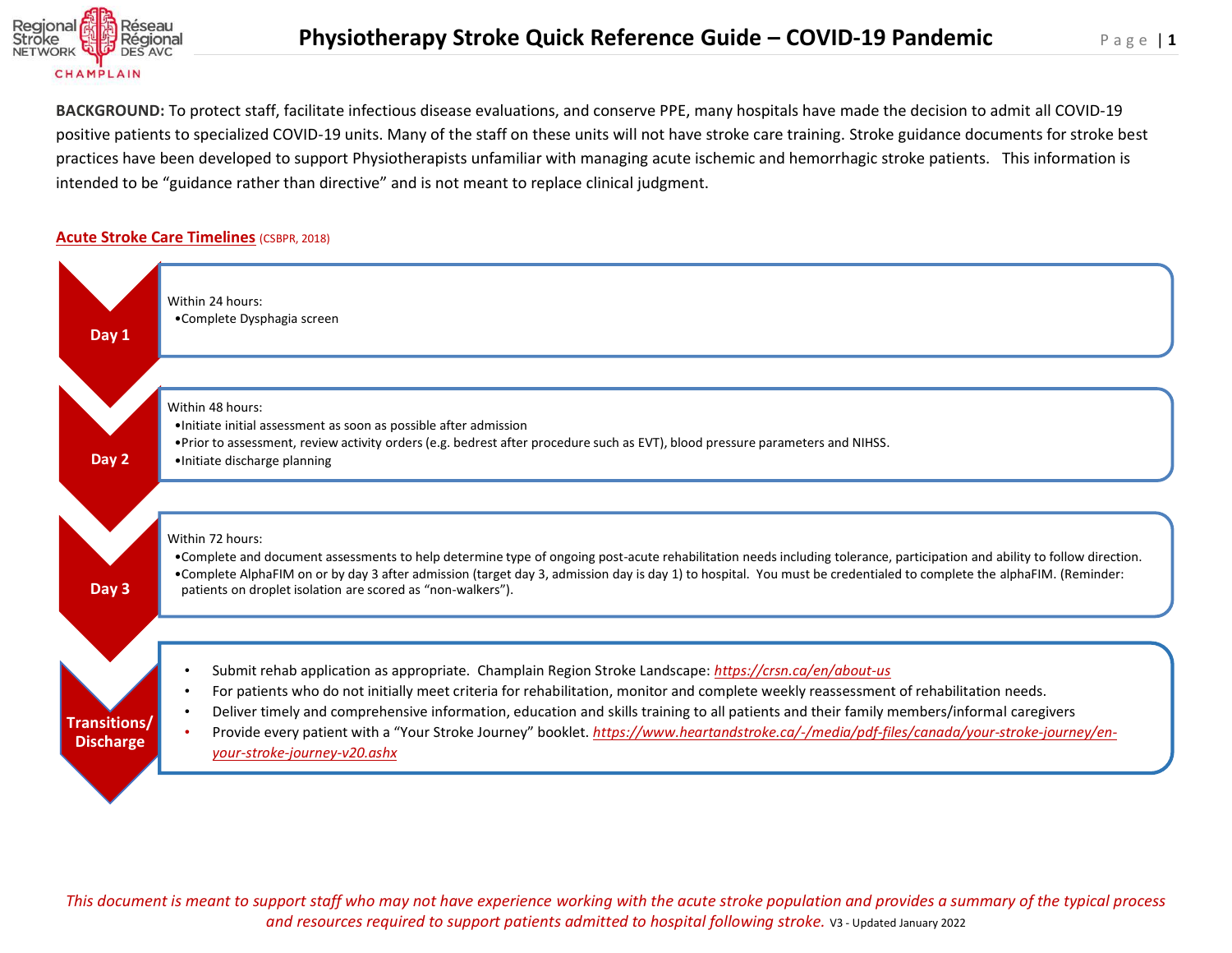

## **Visit the CRSN website for more information: [www.crsn.ca](http://www.crsn.ca/)**

- *To learn more on post stroke conditions and to access practice tools: <https://crsn.ca/en/clinical-tools-resources>*
- *For all patient handouts/infographics: <https://crsn.ca/en/resources-for-stroke-care-and-recovery>*

| <b>Topic</b>          | Key Messages (for more information go to www.strokebestpractices.ca/recommendations)                                                                                   | <b>Where to Find More Information</b>    |
|-----------------------|------------------------------------------------------------------------------------------------------------------------------------------------------------------------|------------------------------------------|
| <b>Assessments</b>    | PT assessment components should include, mood, pain, UE/LE function (ROM, strength, tone,                                                                              |                                          |
|                       | sensory, proprioception and coordination) balance, postural control, mobility assessment and                                                                           | <b>Stroke Engine Assessments</b>         |
|                       | discharge planning while making safe patient handling a priority.                                                                                                      |                                          |
| <b>Prevention and</b> | Spasticity and contractures may be managed by antispastic pattern positioning, ROM exercises,                                                                          |                                          |
| management            | and/or stretching.                                                                                                                                                     | <b>Spasticity Infographic</b>            |
|                       |                                                                                                                                                                        |                                          |
|                       | Assess/monitor for hemiplegic shoulder pain, CRPS and central pain.                                                                                                    |                                          |
|                       |                                                                                                                                                                        | Pain Infographic                         |
|                       | Joint protection strategies should be applied during the early or flaccid stage of recovery to                                                                         |                                          |
|                       | prevent or minimize shoulder pain and injury, including positioning, protecting and supporting the                                                                     |                                          |
|                       | arm at all times.                                                                                                                                                      | Hemi-arm protocol                        |
|                       |                                                                                                                                                                        |                                          |
|                       | Use of slings should be discouraged except for the flaccid stage (specifically for use during<br>transitions and where support is not available for daily activities). |                                          |
|                       |                                                                                                                                                                        |                                          |
|                       | The arm should not be moved passively beyond 90 degrees of shoulder flexion or abduction                                                                               | <b>Positioning Sitting</b>               |
|                       | unless the scapula is upwardly rotated and the humerus is laterally rotated.                                                                                           |                                          |
|                       |                                                                                                                                                                        | <b>Positioning Bed</b>                   |
|                       | Healthcare staff, patients and family should be educated to correctly protect, position, and handle                                                                    |                                          |
|                       | the involved arm.                                                                                                                                                      |                                          |
| <b>Mobility and</b>   | Early mobilization and adequate hydration should be encouraged for all acute stroke patients to                                                                        |                                          |
| safety                | help prevent venous thromboembolism.                                                                                                                                   | <b>Exercise and mobility Infographic</b> |
|                       |                                                                                                                                                                        |                                          |
|                       | Frequent, brief, out-of-bed activity involving active sitting, standing, and walking, beginning within                                                                 |                                          |
|                       | 24 hours of stroke onset is recommended if there are no contraindications. More intense sessions                                                                       | Facilitate early mobility and safety     |
|                       | are not of more benefit. Clinical judgment should be used.                                                                                                             | through clear communication of           |
|                       |                                                                                                                                                                        | transfer recommendations                 |
|                       | All patients should be screened for fall risk by an experienced clinician at admission, at all                                                                         | R hemi 2-person pivot                    |
|                       | transition points, after a fall, and/or whenever there is a change in health status.                                                                                   | L hemi 2-person pivot                    |

*This document is meant to support staff who may not have experience working with the acute stroke population and provides a summary of the typical process and resources required to support patients admitted to hospital following stroke.* V3 - Updated January 2022